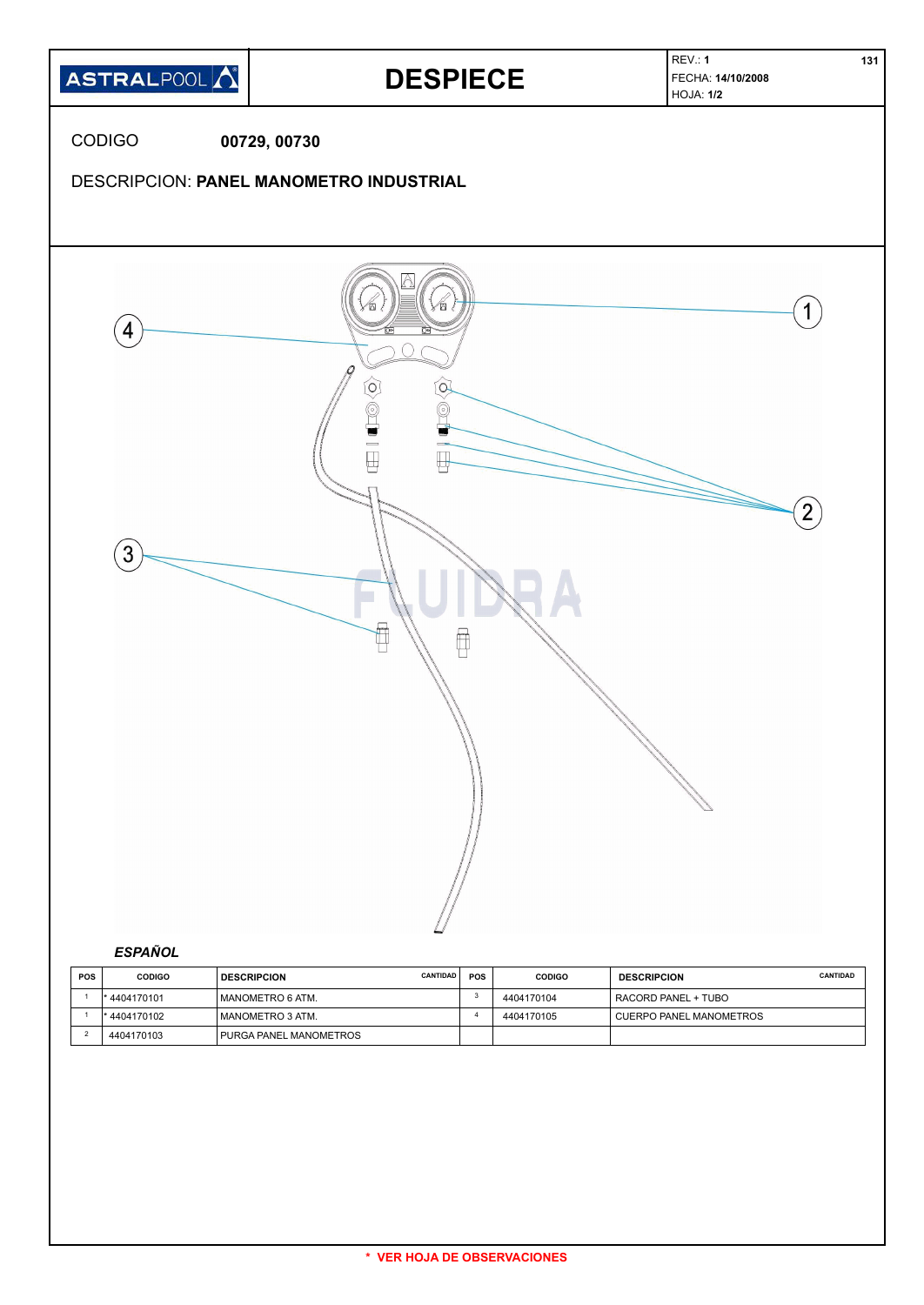

### **DESPIECE**

REV.: **1 131** FECHA: **14/10/2008** HOJA: **2/2**

CODIGO **00729, 00730**

DESCRIPCION: **PANEL MANOMETRO INDUSTRIAL**

### **OBSERVACIONES**

| POS | CODIGO     | <b>OBSERVACIONES</b> |  |
|-----|------------|----------------------|--|
|     | 4404170101 | PARA: 00730          |  |
|     | 4404170102 | PARA: 00729          |  |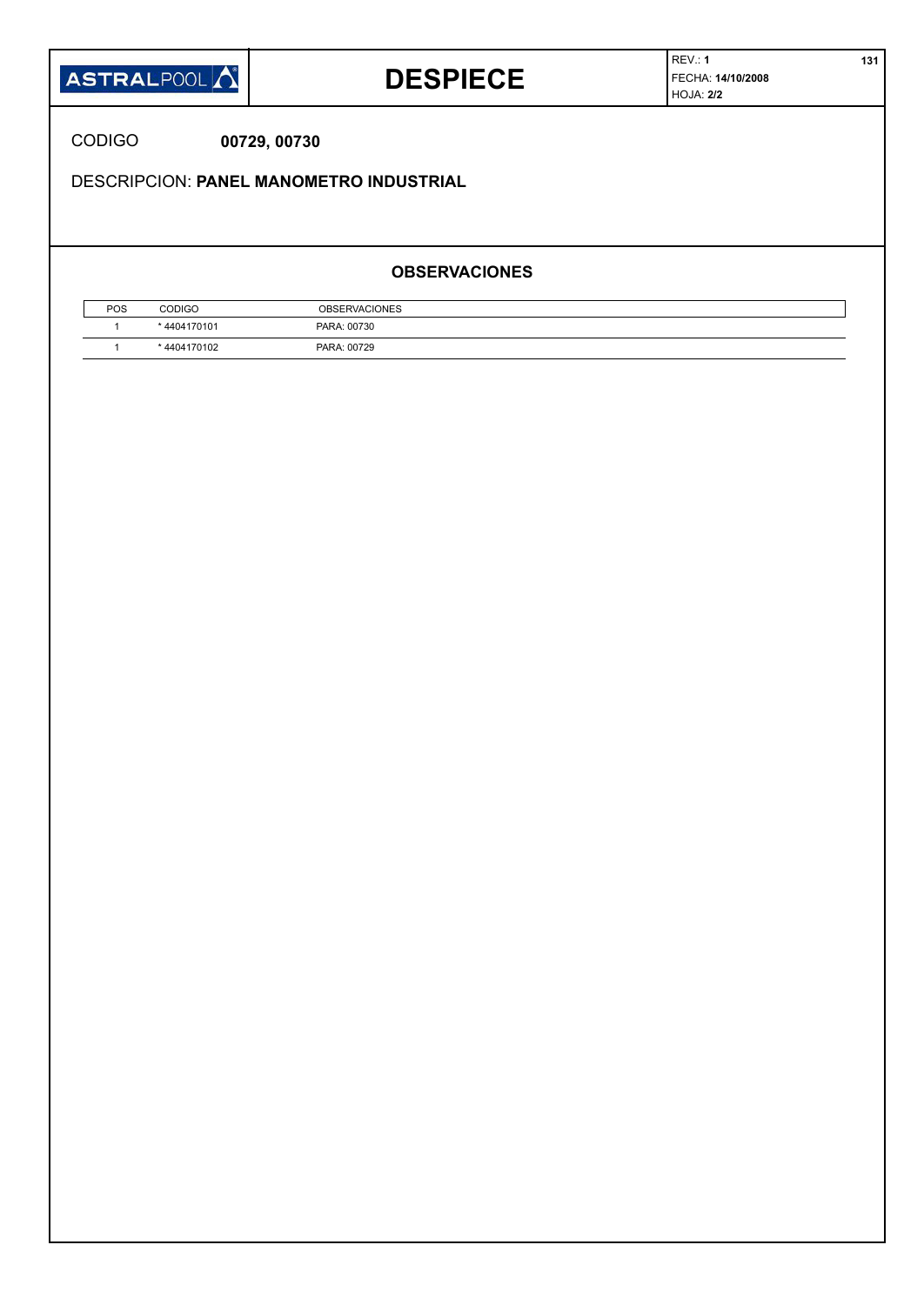

| <b>POS</b> | CODE         | <b>QUANTITE</b><br><b>DESCRIPTION</b> | <b>POS</b> | CODE       | <b>DESCRIPTION</b>      | QUANTITE |
|------------|--------------|---------------------------------------|------------|------------|-------------------------|----------|
|            | * 4404170101 | MANOMETRE 6 BARS                      |            | 4404170104 | RACCORD FACADE + TUBE   |          |
|            | * 4404170102 | I MANOMETRE 3 BARS                    |            | 4404170105 | CORPS FACADE MANOMETRES |          |
|            | 4404170103   | PURGE D'AIR                           |            |            |                         |          |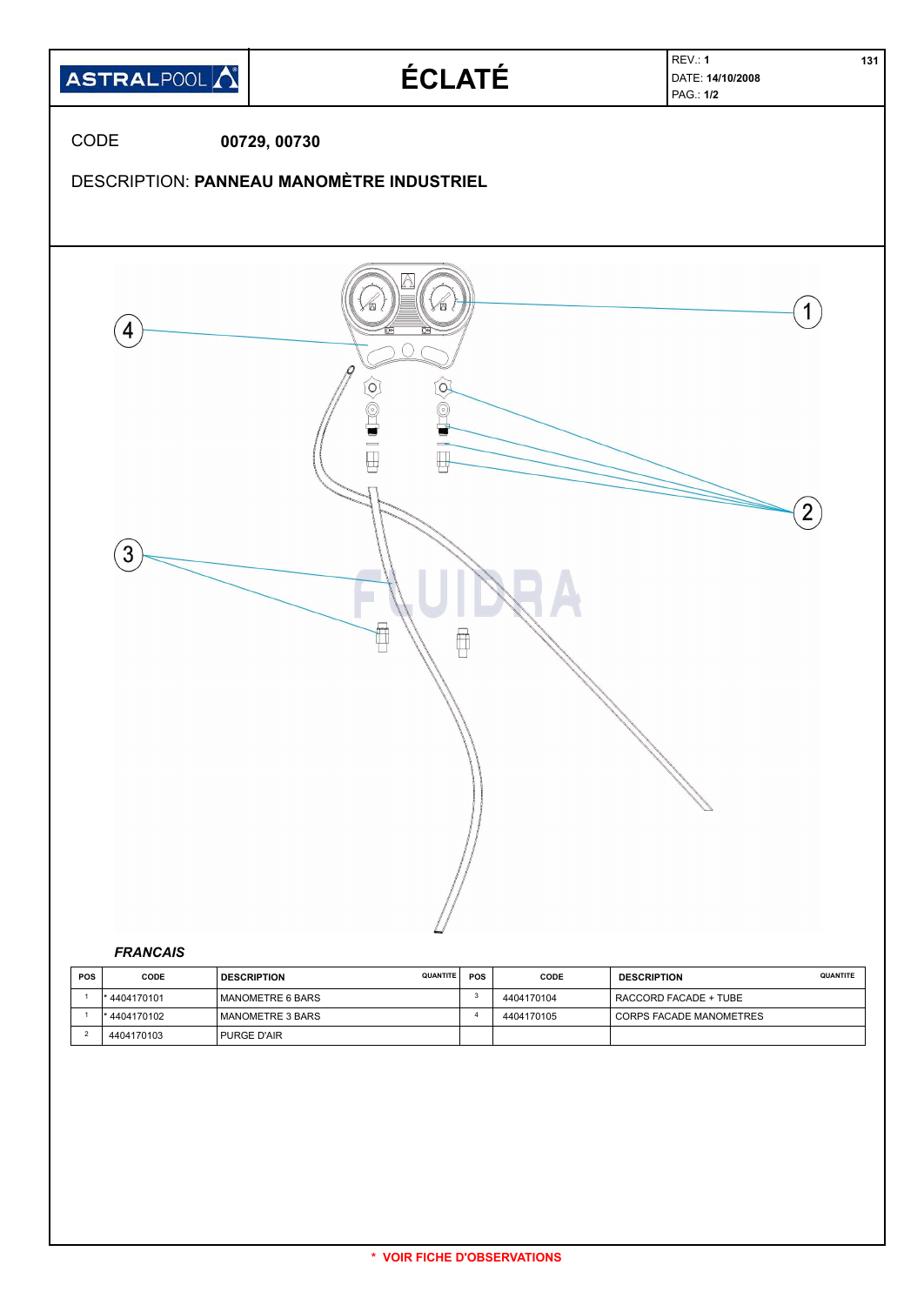| <b>ASTRALPOOL</b> |  |
|-------------------|--|
|-------------------|--|

# **ÉCLATÉ**

REV.: **1 131** DATE: **14/10/2008** PAG.: **2/2**

CODE **00729, 00730**

DESCRIPTION: **PANNEAU MANOMÈTRE INDUSTRIEL**

#### **OBSERVATIONS**

| <b>POS</b> | CODE       | <b>OBSERVATIONS</b> |  |
|------------|------------|---------------------|--|
|            | 4404170101 | POUR: 00730         |  |
|            | 4404170102 | POUR: 00729         |  |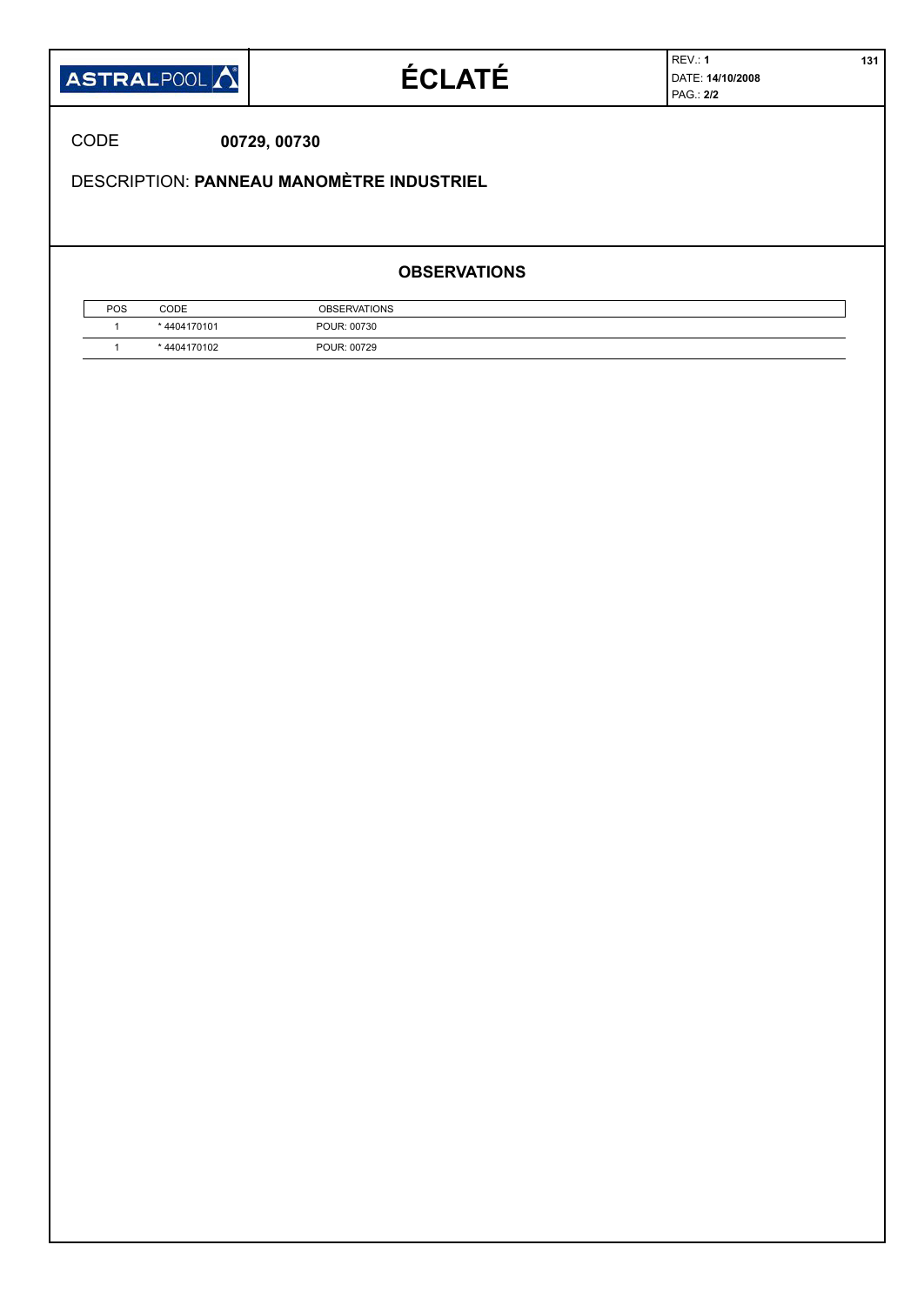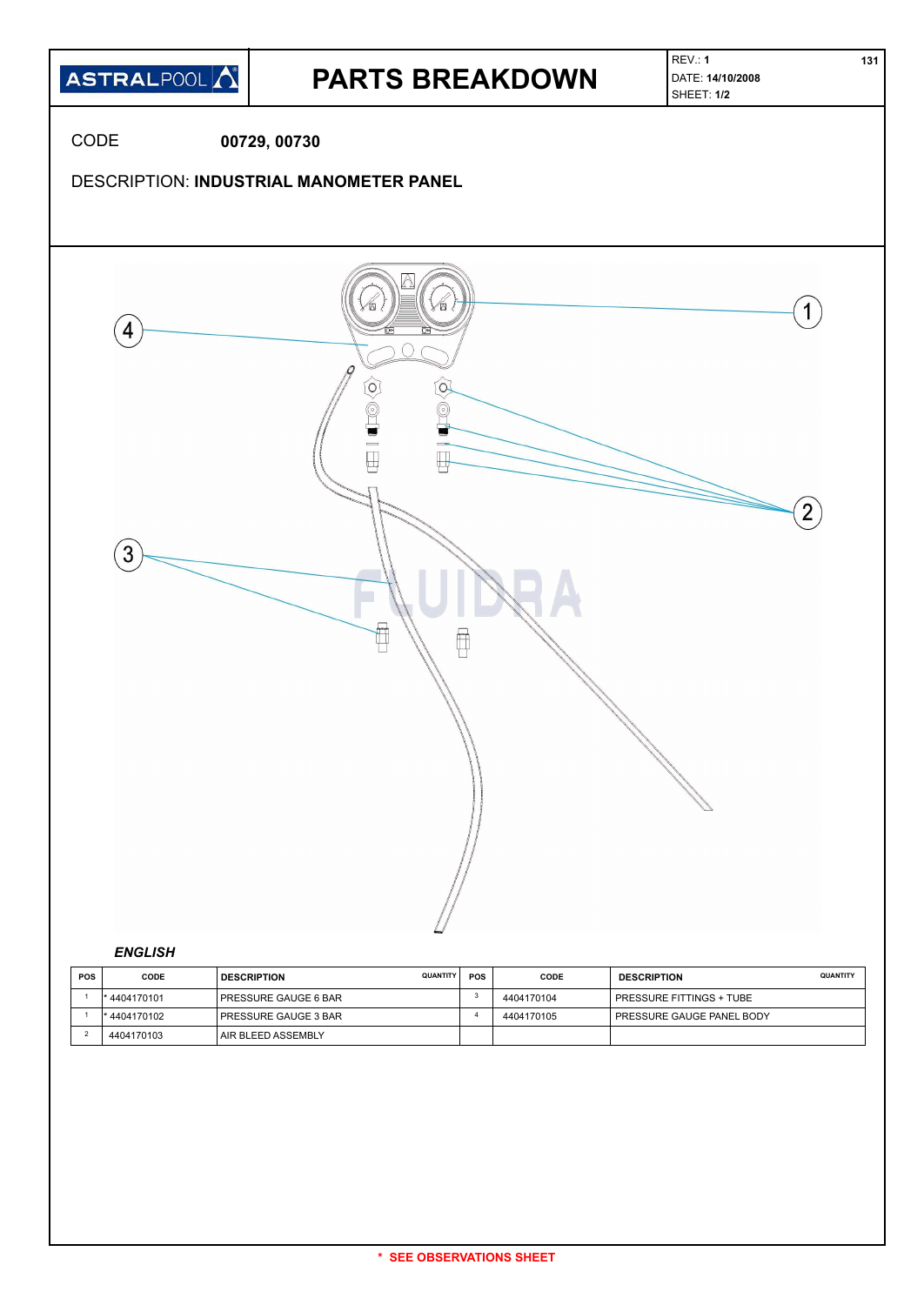

### **PARTS BREAKDOWN**

CODE **00729, 00730**

DESCRIPTION: **INDUSTRIAL MANOMETER PANEL**

#### **OBSERVATIONS**

| POS | CODE        | <b>OBSERVATIONS</b> |  |
|-----|-------------|---------------------|--|
|     | *4404170101 | FOR: 00730          |  |
|     | *4404170102 | FOR: 00729          |  |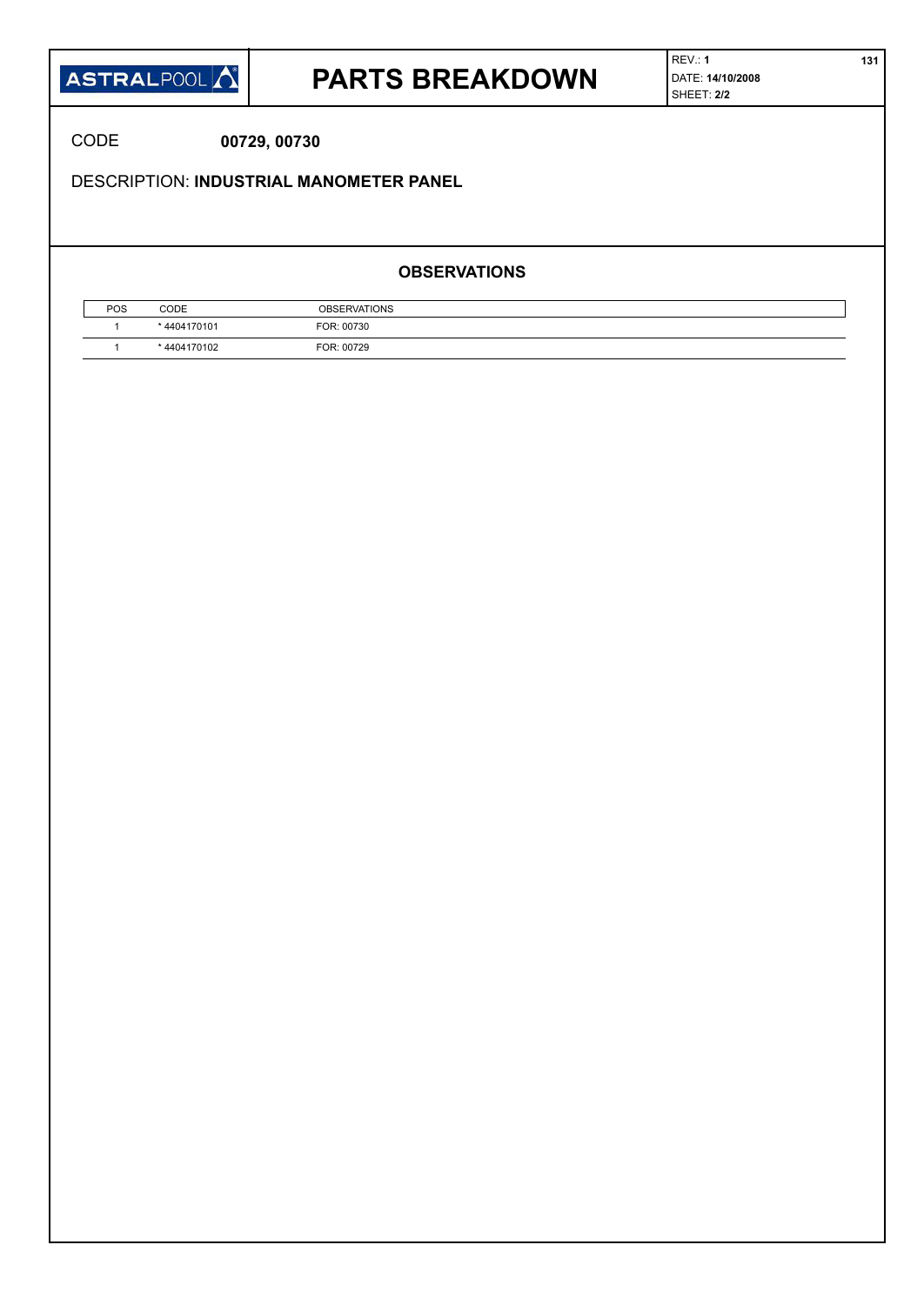

| <b>POS</b> | <b>CODICE</b> | <b>QUANTITA'</b><br><b>DESCRIZIONE</b> | <b>POS</b> | <b>CODICE</b> | <b>DESCRIZIONE</b>       | <b>QUANTITA'</b> |
|------------|---------------|----------------------------------------|------------|---------------|--------------------------|------------------|
|            | 4404170101    | MANOMETRO 6 ATM                        |            | 4404170104    | RACCORDO PANNELLO + TUBO |                  |
|            | * 4404170102  | l MANOMETRO 3 ATM                      |            | 4404170105    | CORPO PANNELLO MANOMETRI |                  |
|            | 4404170103    | I SFIATO PANNELLO MANOMETRI            |            |               |                          |                  |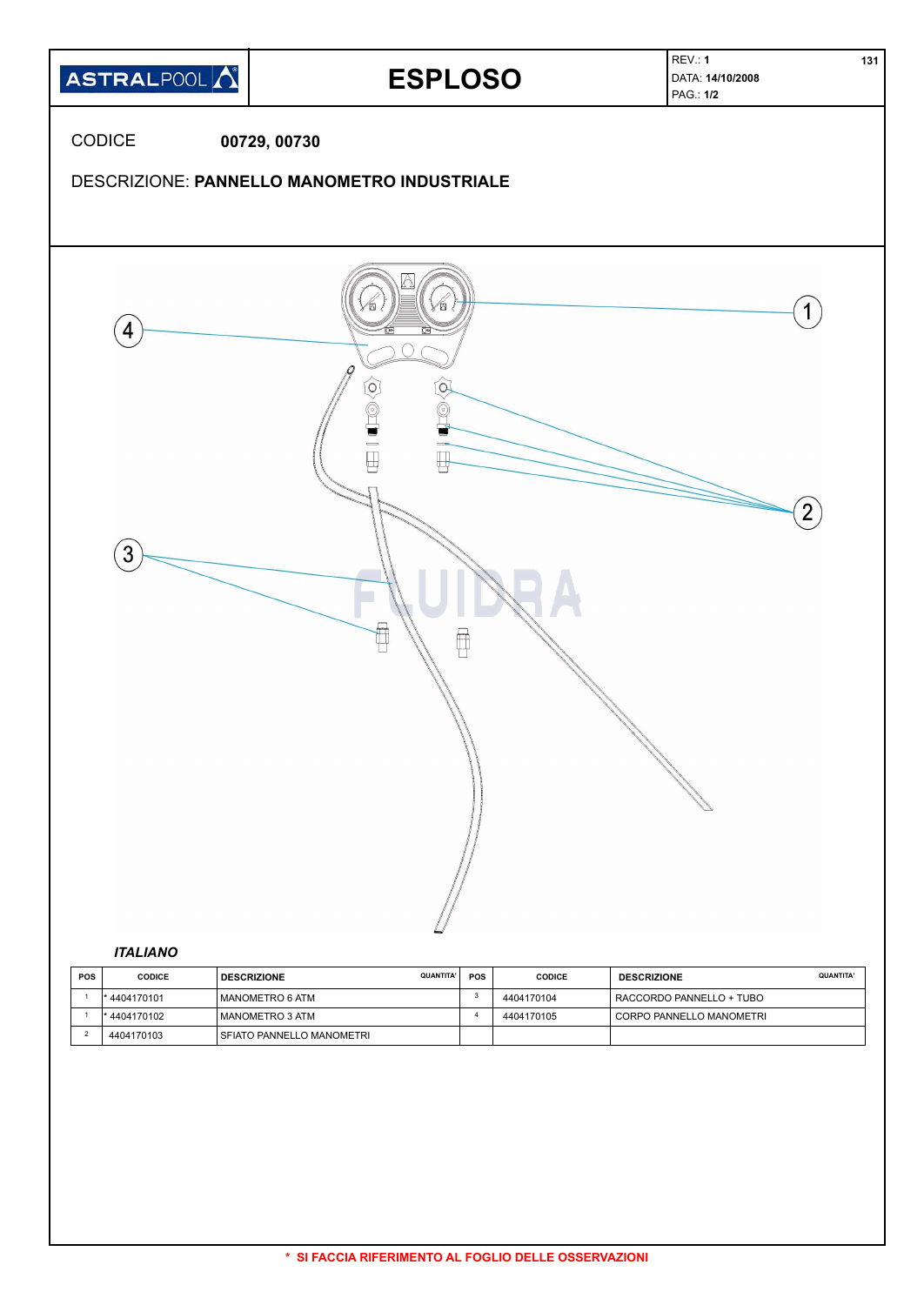| <b>ASTRALPOOL</b> |  |
|-------------------|--|
|-------------------|--|

## **ESPLOSO**

REV.: **1 131** DATA: **14/10/2008** PAG.: **2/2**

CODICE **00729, 00730**

DESCRIZIONE: **PANNELLO MANOMETRO INDUSTRIALE**

#### **OSSERVAZIONI**

| POS | <b>CODICE</b> | <b>OSSERVAZIONI</b> |
|-----|---------------|---------------------|
|     | *4404170101   | PER: 00730          |
|     | * 4404170102  | PER: 00729          |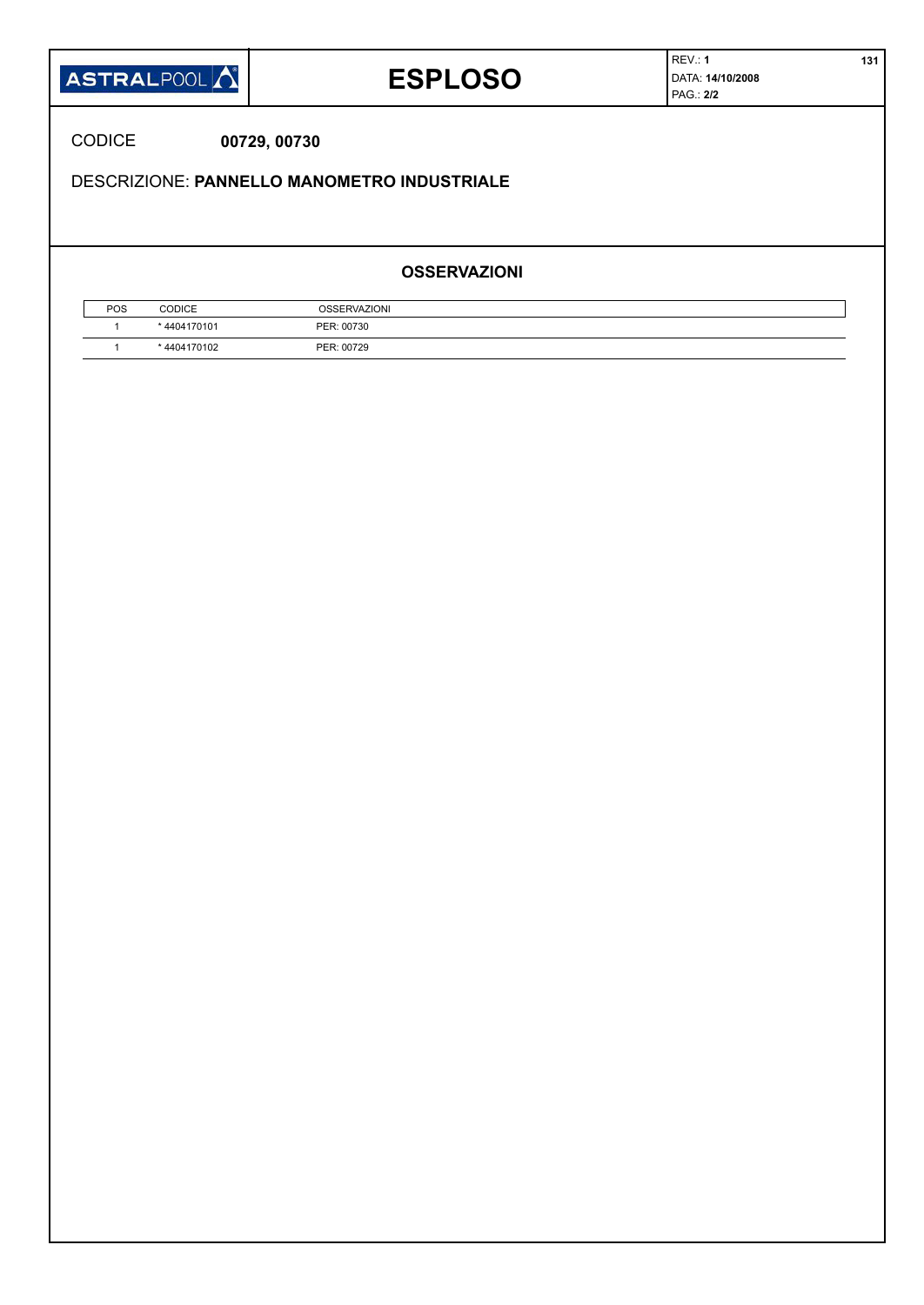

| <b>POS</b> | CODE         | <b>MENGE</b><br><b>BESCHREIBURG</b> | <b>POS</b> | CODE       | <b>BESCHREIBURG</b>      | <b>MENGE</b> |
|------------|--------------|-------------------------------------|------------|------------|--------------------------|--------------|
|            | *4404170101  | I MANOMETER 6 ATM                   |            | 4404170104 | İ GEWINDESTÜCK MIT ROHR- |              |
|            | * 4404170102 | I MANOMETER 3 ATM                   |            | 4404170105 | I GEHÄUSE MANOMETER      |              |
|            | 4404170103   | 'ABLASS MANOMETER                   |            |            |                          |              |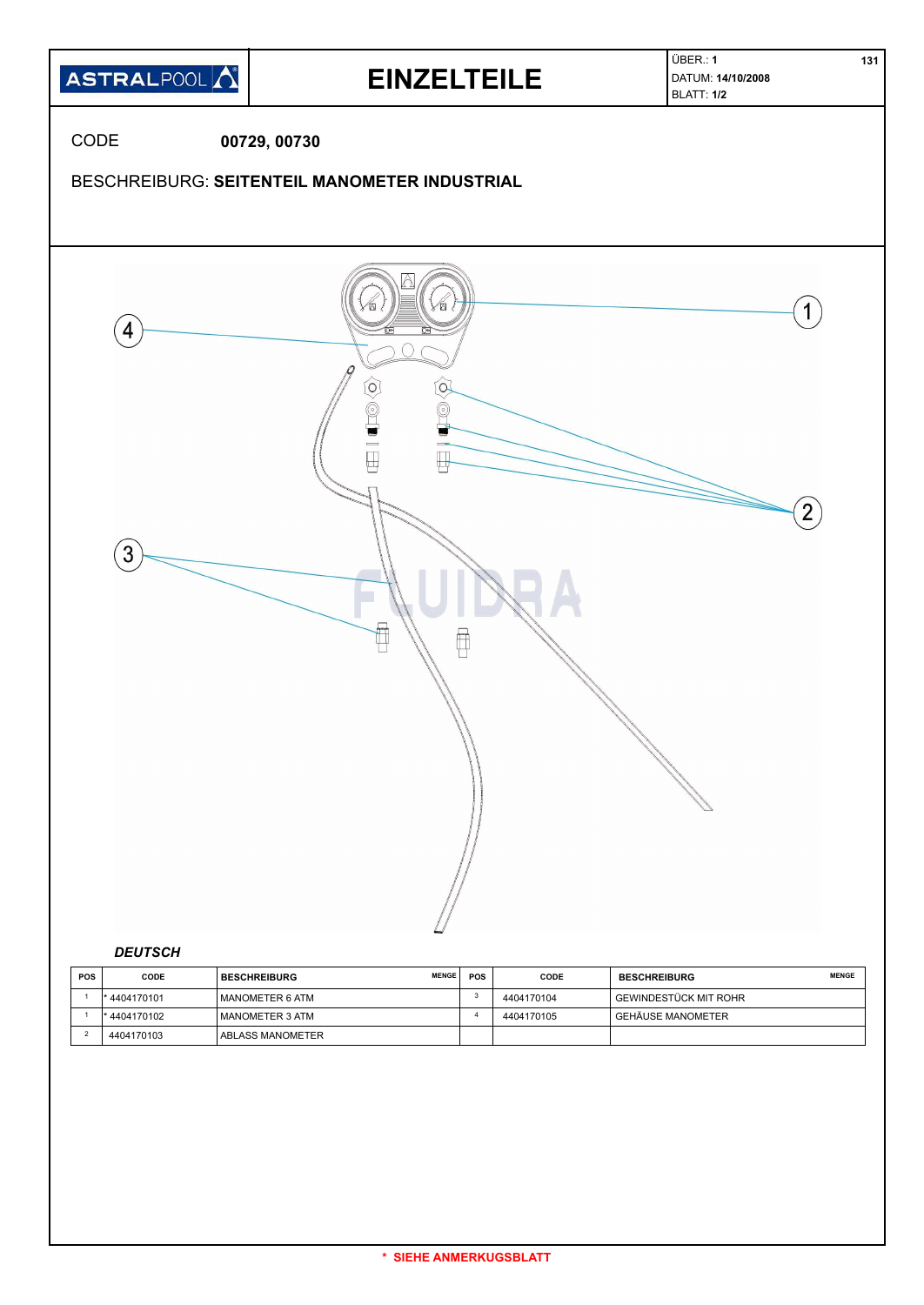

### **EINZELTEILE**

ÜBER.: **1 131** DATUM: **14/10/2008** BLATT: **2/2**

CODE **00729, 00730**

BESCHREIBURG: **SEITENTEIL MANOMETER INDUSTRIAL**

#### **HINWEISE**

| POS | CODE       | <b>HINWEISE</b> |  |
|-----|------------|-----------------|--|
|     | 4404170101 | FÜR: 00730      |  |
|     | 4404170102 | FÜR: 00729      |  |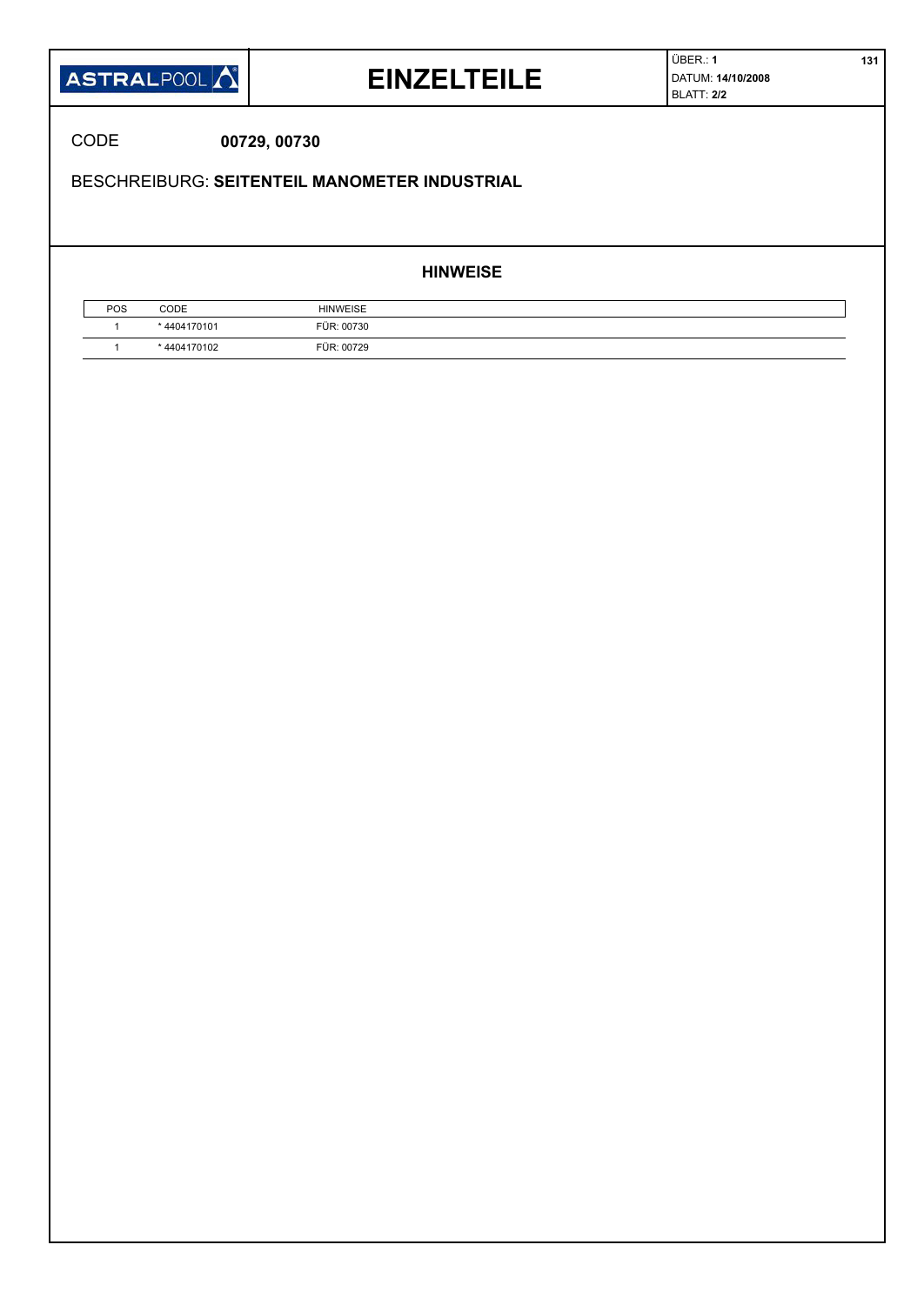